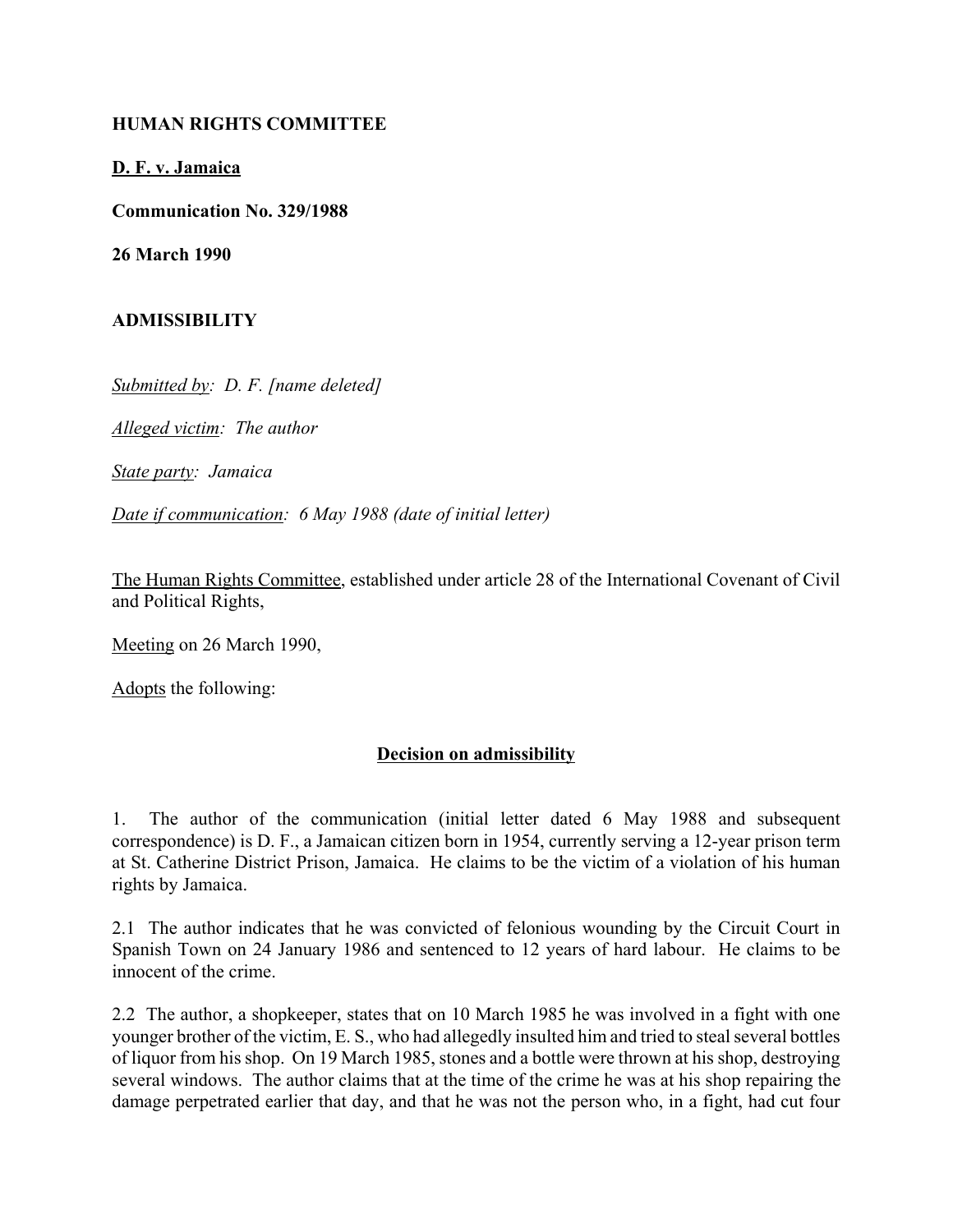fingers off the victim's hand.

2.3 The author alleges that the testimony of the prosecution's main witness, one R. B., an acquaintance of the victim and of the author, was entirely fabricated. He further claims that the judge misdirected the jury, both about the evaluation of Ms. B.'s testimony, by stating that she was testifying on his behalf, and about the conflicting evidence presented by the public prosecutor and by the author.

2.4 On 16 December 1986, the author's appeal was dismissed by the Court of Appeal of Jamaica. The author states that he cannot afford to file a petition for special leave to appeal to the Judicial Committee of the Privy Council because he lacks the financial means to do so. A request for legal aid to the Jamaican Council for Human Rights apparently remains unanswered. It appears, however, that the author has not formally applied for legal aid under section 3, paragraph 1, of the Poor Prisoners' Defence Act.

3. By decision of 24 October 1988, the Working Group of the Human Rights Committee transmitted the communication to the State party and requested it, under rule 91 of the rules of procedure, to provide information and observations relevant to the question of the admissibility of the communication. It further requested the author to provide several clarifications about his efforts to apply for special leave to appeal to the Judicial Committee of the Privy Council. In several subsequent submissions the author claims, in essence, that the judge misdirected the jury, in the light of the contradictory evidence that was put before the jury and which it was for the jury to accept or reject.

4. In its submission under rule 91, dated 20 January 1989, the State party argues that the communication is inadmissible under article 5, paragraph 2, of the Optional Protocol, on the ground of non-exhaustion of domestic remedies, because the author did not apply, pursuant to section 110 of the Jamaican Constitution, for special leave to appeal to the Judicial Committee of the Privy Council.

5.1 Before considering any claims contained in a communication the Human Rights Committee must, in accordance with rule 87 of its rules of procedure, decide whether or not the communication is admissible under the Optional Protocol to the Covenant.

5.2 The Committee has considered the material submitted by the author. From this information it appears that the author claims that the judge misdirected the jury, in the light of the contradictory evidence that was put before the jury and which it was for the jury to accept or reject. While article 14 of the Covenant guarantees the right to a fair trial, it is for the appellate courts of States parties to the Covenant to evaluate facts and evidence in a particular case. a/ It is not in principle for the Committee to review specific instructions to the jury by the judge in a trial by jury, unless it can be ascertained that the instructions to the jury were clearly arbitrary or amounted to a denial of justice. The Committee has no evidence that the trial judge's instructions suffered from such defects. Accordingly, the author has no claim under article 2 of the Optional Protocol.

6. The Human Rights Committee therefore decides: